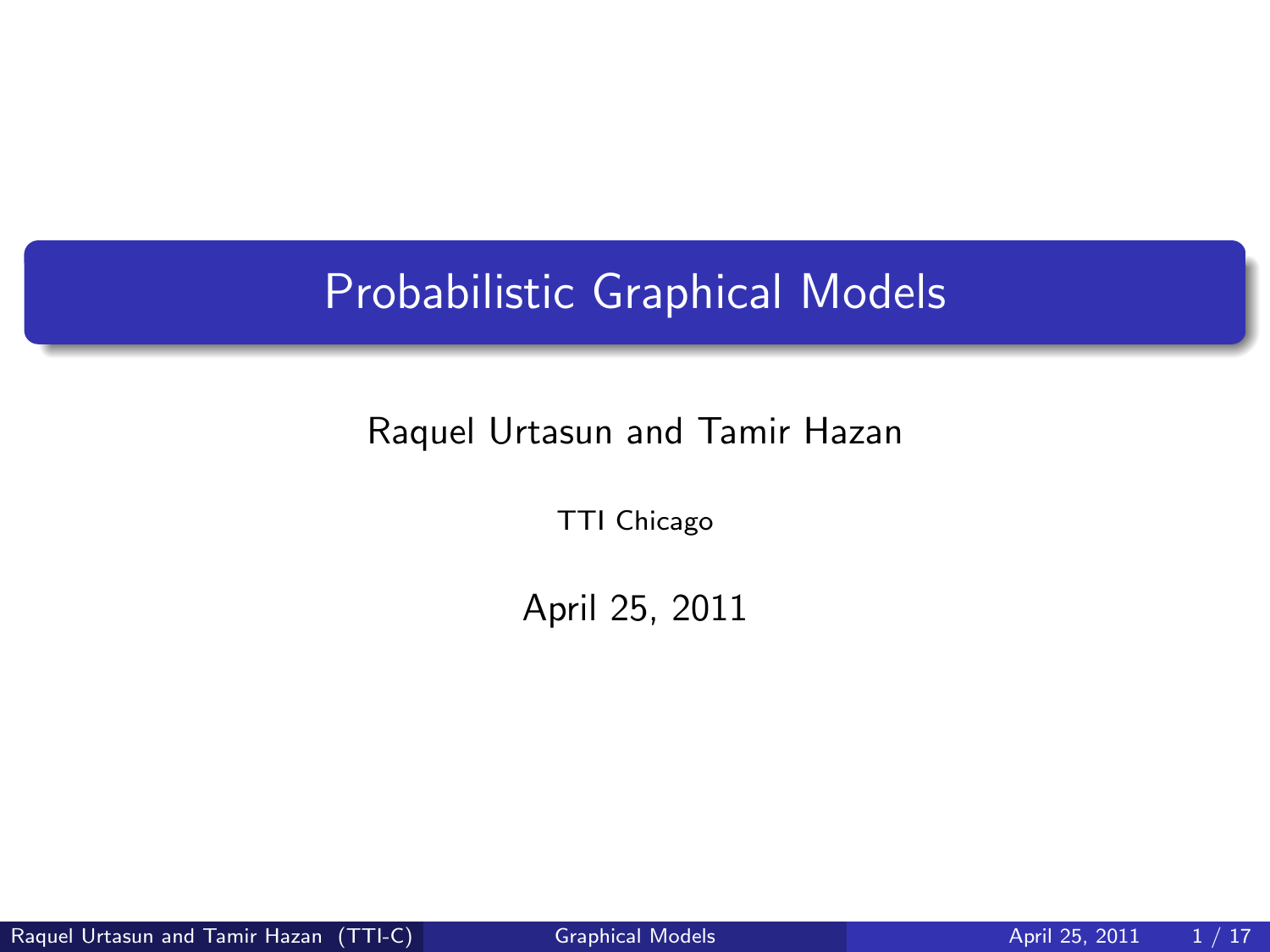- Today we are going to see an alternative implementation of the same insight as VE.
- We define a set of factors  $\Phi$  over a set of variables X, where each factor  $\phi_i$ has a scope  $\mathsf{X}_{i}$ .
- **•** The set of factors defines the unnormalized distribution

$$
\hat{P}_{\Phi}(\mathcal{X}) = \prod_{\phi_i \in \Phi} \phi_i(\mathbf{X}_i)
$$

- **In BN** the factors are CPD and the distribution is normalized.
- In BN when dealing with evidence  $E = e$ , the probability is  $P_{\Phi}(\mathcal{X}) = P_{\mathcal{B}}(\mathcal{X}, \mathbf{e}).$
- **•** For a Markov network, then  $\hat{P}_{\Phi}(\mathcal{X}) = \hat{P}_{\Phi}$ , the unnormalized Gibbs measure.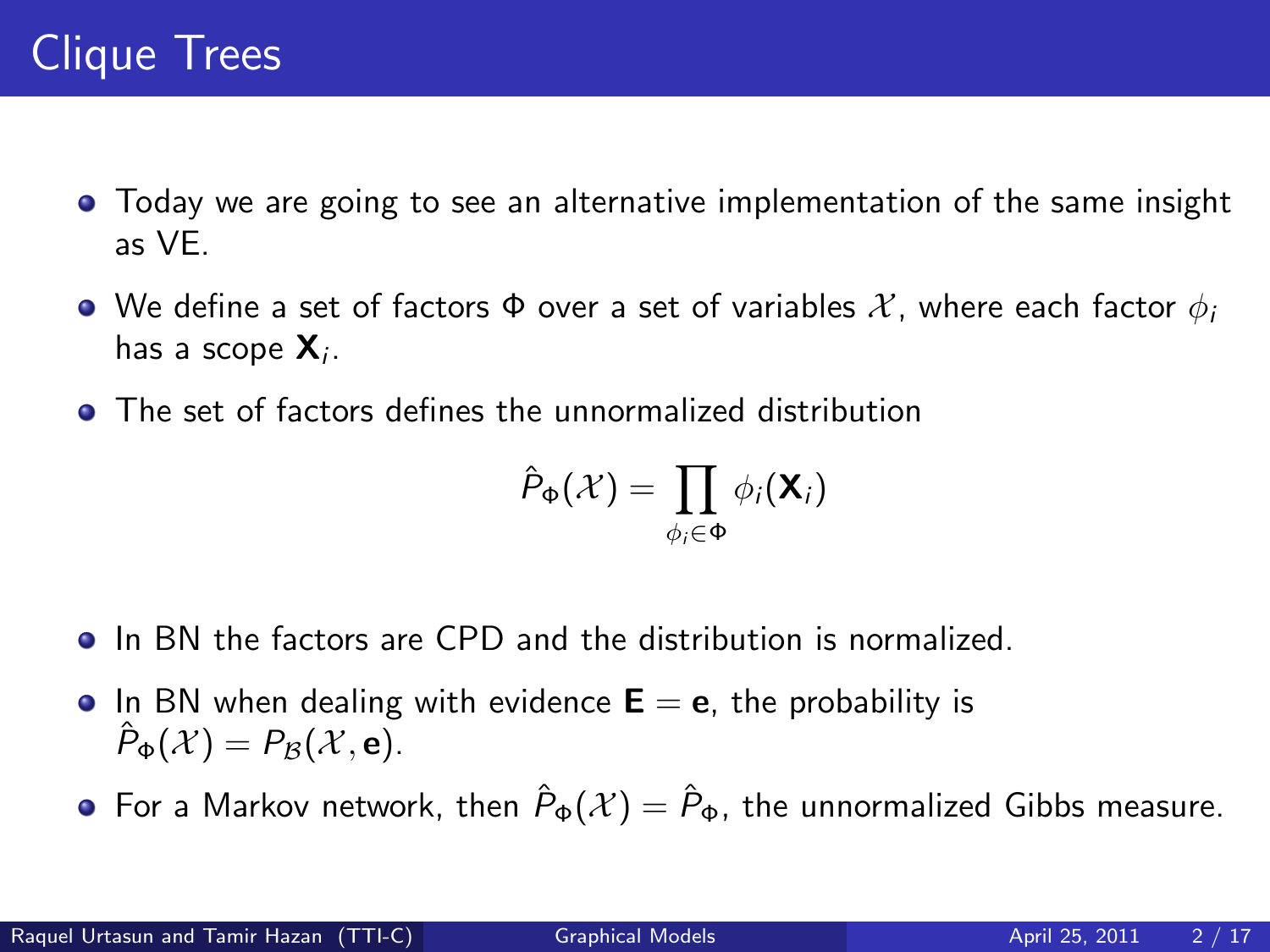- For VE, we multiply factors to get  $\psi_i$ , and we sum the to get a new factor  $\tau_i.$
- Different view of this process, where
	- A factor  $\psi_i$  is a **computational data structure**,
	- which takes messages  $\tau_j$  generated by other factors  $\psi_j$ ,
	- and generates messages  $\tau_i$ ,
	- which are used by another factor  $\psi_I.$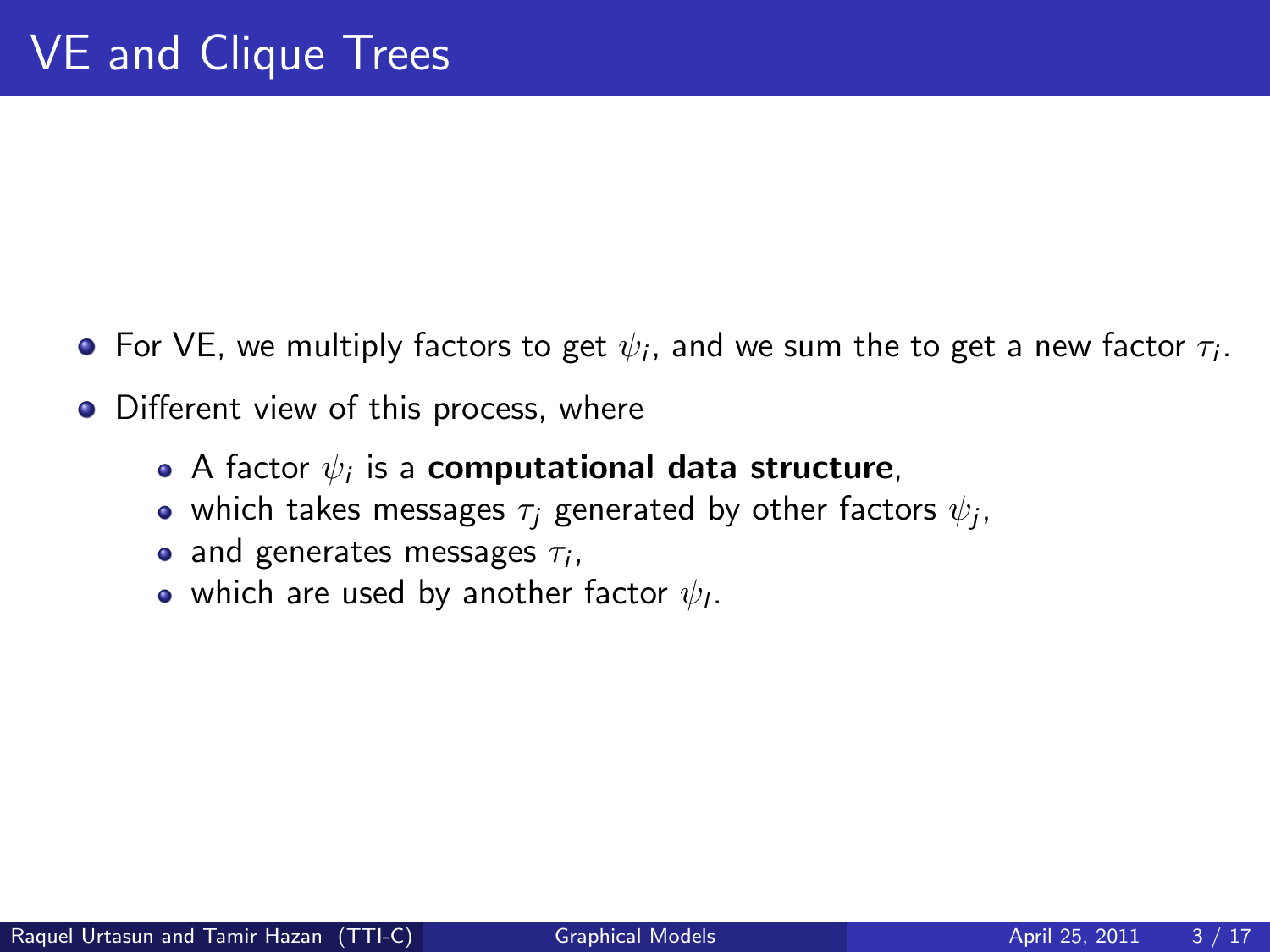# Cluster Graphs and Family Preserving Property

- A cluster graph is a data structure that provides a graphical flowchart of the process of manipulating the factors.
- **Each node in the cluster graph is a cluster, which is associated with a** subset of variables.
- The graph contains undirected edges that connect clusters which scopes have non-empty intersections.
- **Def:** A cluster graph U for a set of factors  $\Phi$  over X is an undirected graph, with nodes *i* associated with a subset  $C_i \subseteq \mathcal{X}$ . A cluster graph must be **family preserving**, each factor  $\phi \in \Phi$  must be associated with a cluster **C**, denoted  $\alpha(\phi)$ , such that  $\mathcal{S} \mathcal{cop} e(\phi) \subseteq \mathbf{C}_i$ . Each edge between a pair of clusters  ${\sf C}_i$  and  ${\sf C}_j$  is associated with a sepset  ${\sf S}_{i,j}={\sf C}_i\cap{\sf C}_j$ .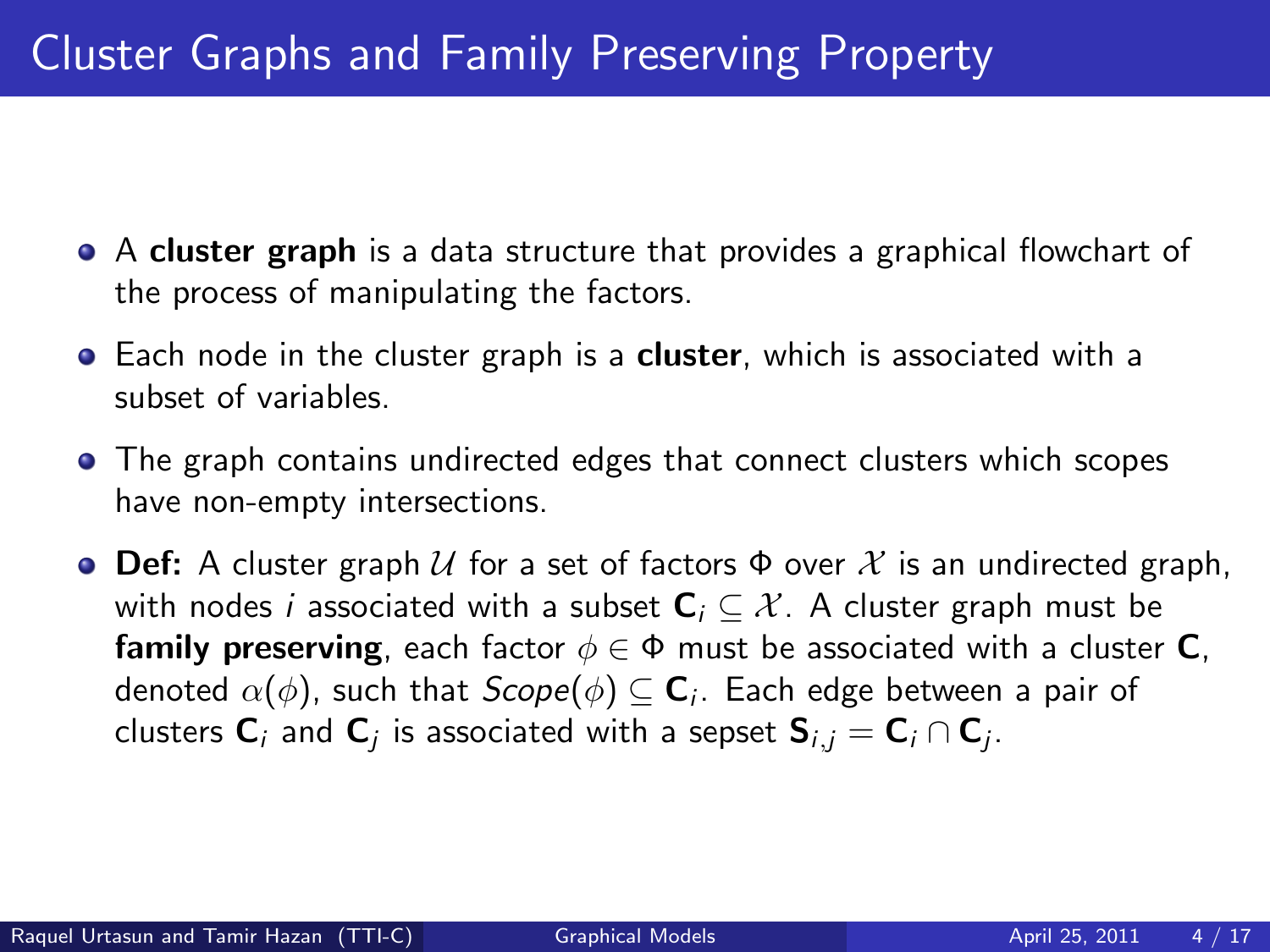- An execution of VE defines a cluster graph.
- A cluster for each factor  $\psi_i$ , which is associated with the set of variables  $\mathbf{C}_i = \text{Scope}(\psi_i).$
- There is an edge between  ${\sf C}_i$  and  ${\sf C}_j$  if the "message"  $\tau_i$  produced by eliminating a variable in  $\psi_i$  is used in the computation of  $\tau_j.$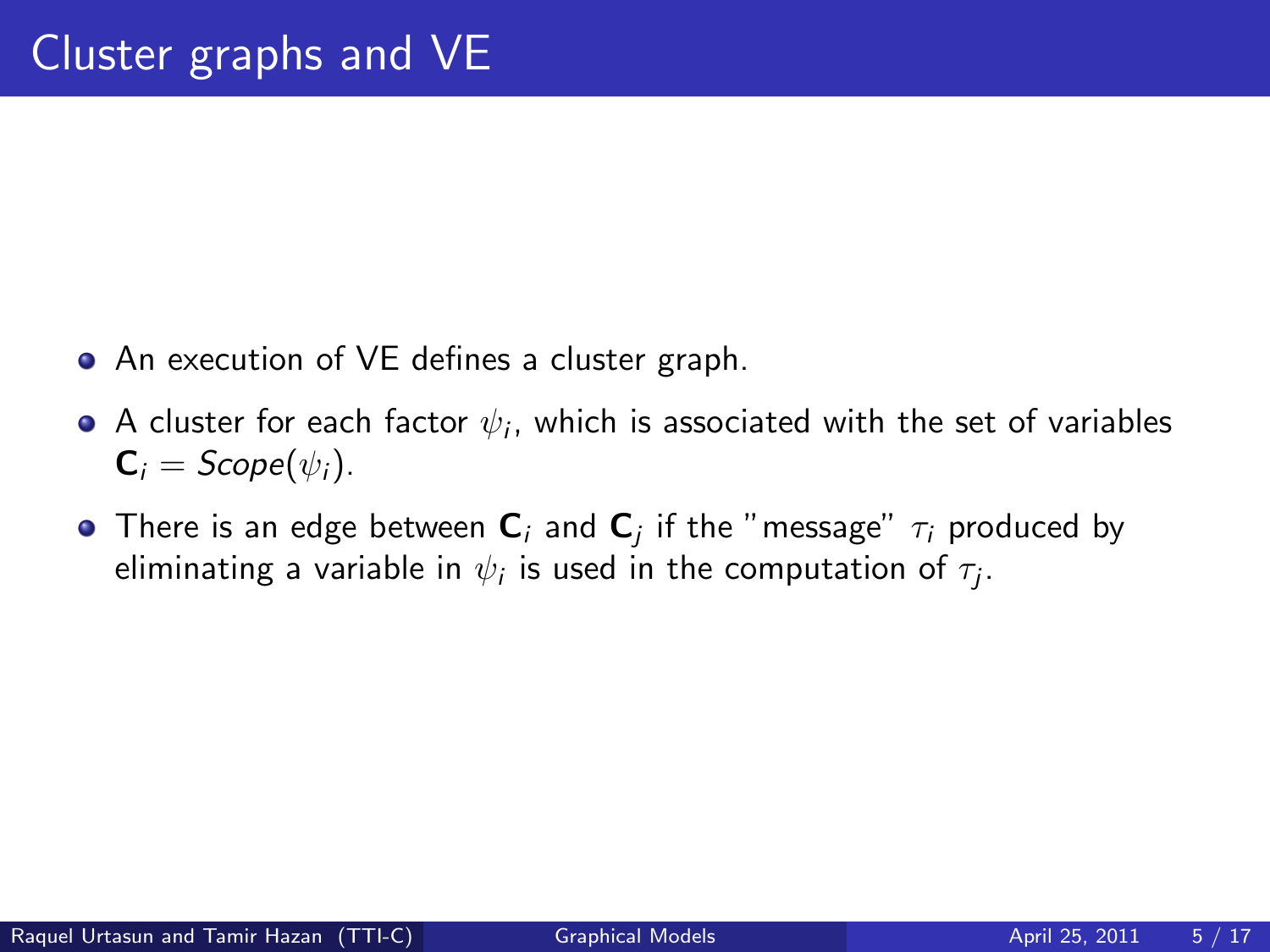## Example

| <b>Step</b> | Variable   | Factors                                    | Variables  | <b>New</b>      |
|-------------|------------|--------------------------------------------|------------|-----------------|
|             | eliminated | used                                       | involved   | factor          |
|             |            | $\phi_C(C), \phi_D(D, C)$                  |            | $\tau_1(D)$     |
| 2           |            | $\phi_G(G, I, D), \tau_1(D)$               | G, I, D    | $\tau_2(G,I)$   |
| 3           |            | $\phi_I(I), \phi_S(S,I), \tau_2(G,I)$      | G, S, I    | $\tau_3(G, S)$  |
|             | Н          | $\phi_H(H,G,J)$                            | H, G, J    | $\tau_4(G,J)$   |
| 5           | G          | $\tau_4(G, J), \tau_3(G, S), \phi_L(L, G)$ | G, J, L, S | $\tau_5(J,L,S)$ |
| 6           | S          | $\tau_5(J,L,S), \phi_J(J,L,S)$             | J, L, S    | $\tau_6(J,L)$   |
|             |            | $\tau_6(J,L)$                              | J.L        | $\tau_{7}(J)$   |

 $(P(J))$ 

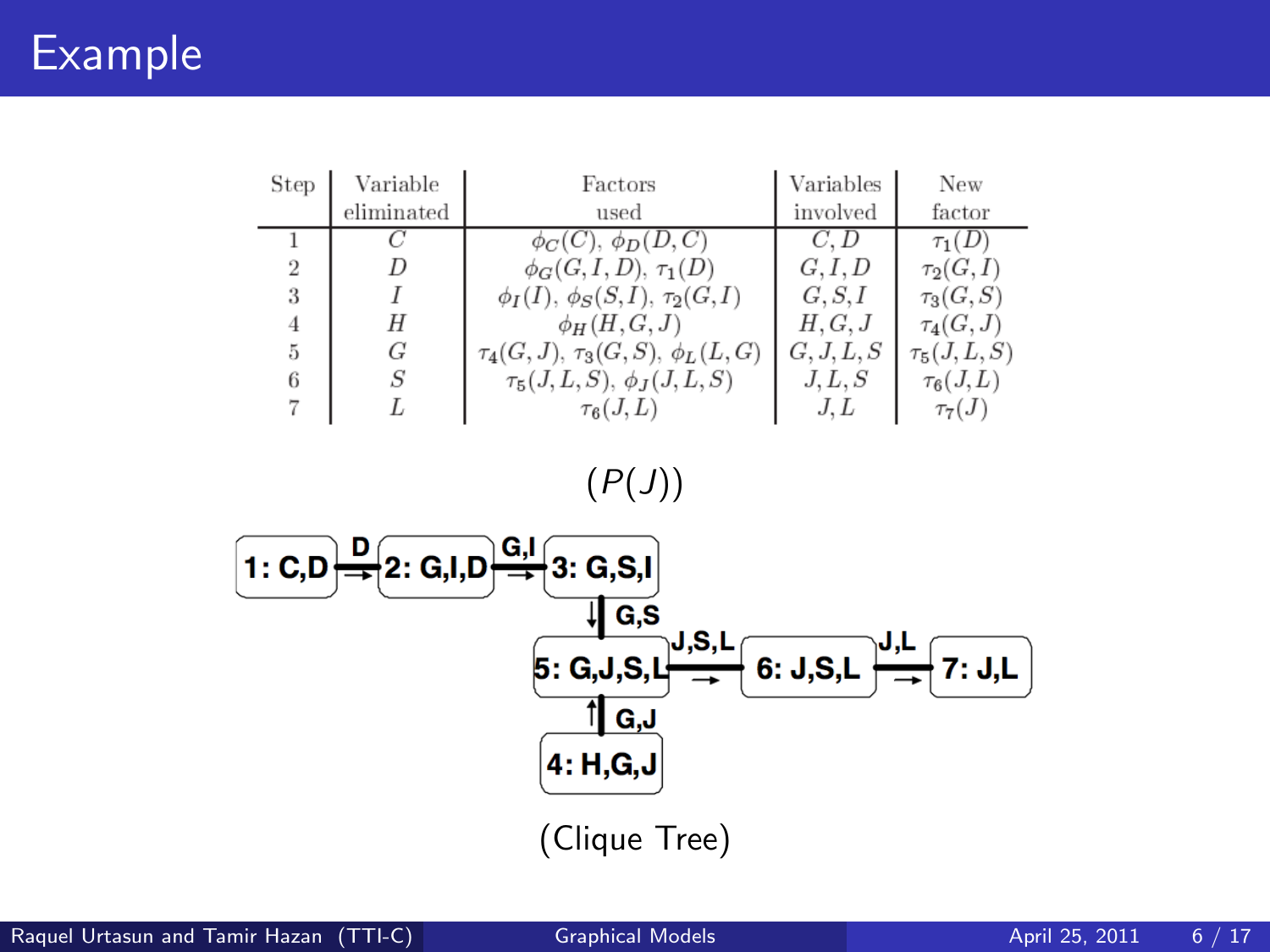The cluster graph of VE has certain properties:

- The cluster graph induced by the execution of VE is a tree, as it uses each intermediate factor  $\tau_i$  at most once.
- The same for  $\phi_i$ , it is used once to create  $\psi_j$  and removed from the set of factors Φ.
- The cluster graph is defined to be undirected, however an execution of VE gives directionality.
- The messages induced a directed tree, with all the messages flowing towards a single cluster where the final result is computed.
- **O** This cluster is called the **root** of the directed tree.
- If  ${\sf C}_i$  is on the path of  ${\sf C}_j$  to the root, then  ${\sf C}_i$  is  $upstream from  ${\sf C}_j$  and  $\mathcal{C}_j$$ is downstream from  $C_i$ .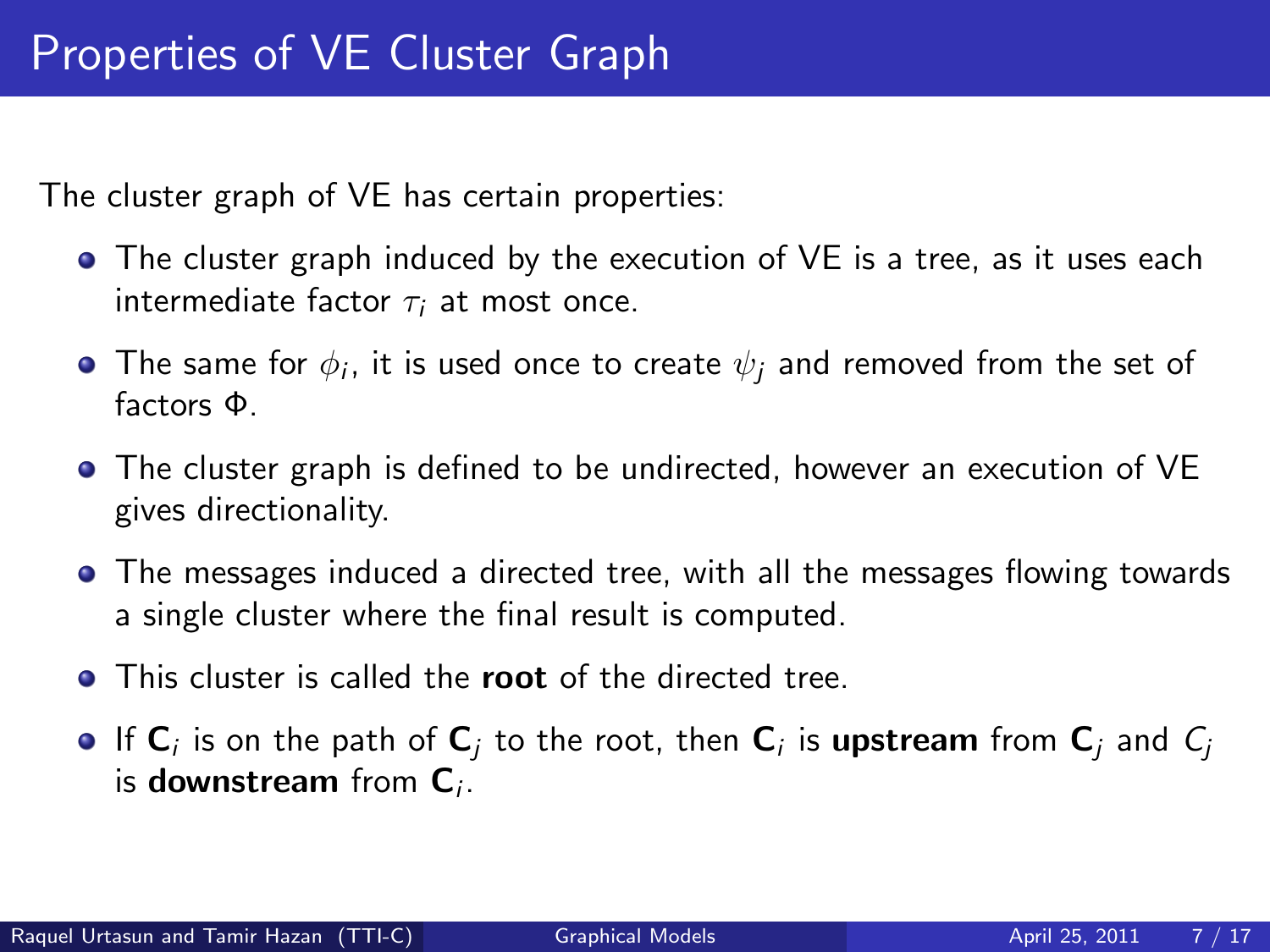**Def:** Let  $\mathcal T$  be a cluster tree over  $\Phi$ , with  $\mathcal V_{\mathcal T}$  its vertices and  $\mathcal E_{\mathcal T}$  its edges.  $\mathcal T$  has the **running intersection** property if, whenever  $X \in \mathsf{C}_i$  and  $X \in \mathsf{C}_j$ , then  $X$  is also in every cluster in the (unique) path in  $\mathcal T$  between  $\mathsf C_i$  and  $\mathsf C_j$ .



Intuition: This holds in cluster trees induced by VE because a variable appears in every factor from the moment it is introduced until it is eliminated.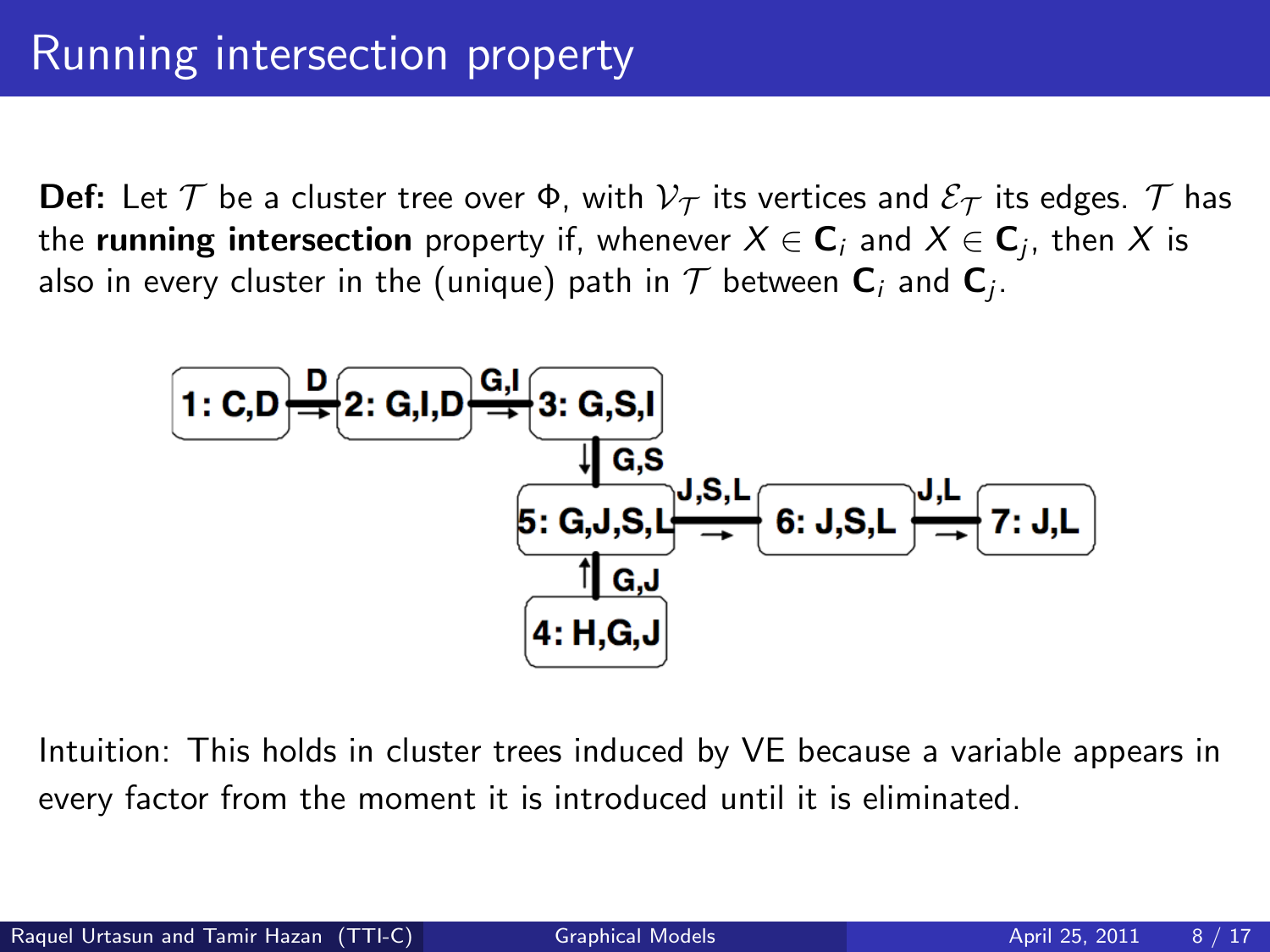## Running intersection property

**Theorem:** Let  $T$  be a cluster tree induced by VE over  $\Phi$ . Then  $T$  satisfies the running intersection property.

- Proof: Let **C** and  $C'$  be two clusters containing  $X$ , and let  $C_X$  the cluster where  $X$  is eliminated.
- We need to prove that X must be in every cluster on the path from C to  $C_x$ (and the same for  $C'$ ).
- The computation of  $C_x$  is later in the algorithm than C, as after elimination there is no more factor containing that variable.
- $\bullet$  By assumption X is in the domain of C, and X is not eliminated in C.
- Therefore the message computed in  $C$  must have  $X$  in its domain.
- $\bullet$  By definition the neighbors upstream in the tree of  $\mathsf C$  multiply in the message from C, so it's in the scope.
- $\bullet$  We can apply the same argument to traverse upstream until  $C_x$  where the node is eliminated.
- Thus **X** appears in all the cliques between  $C(C')$  and  $C_X$ .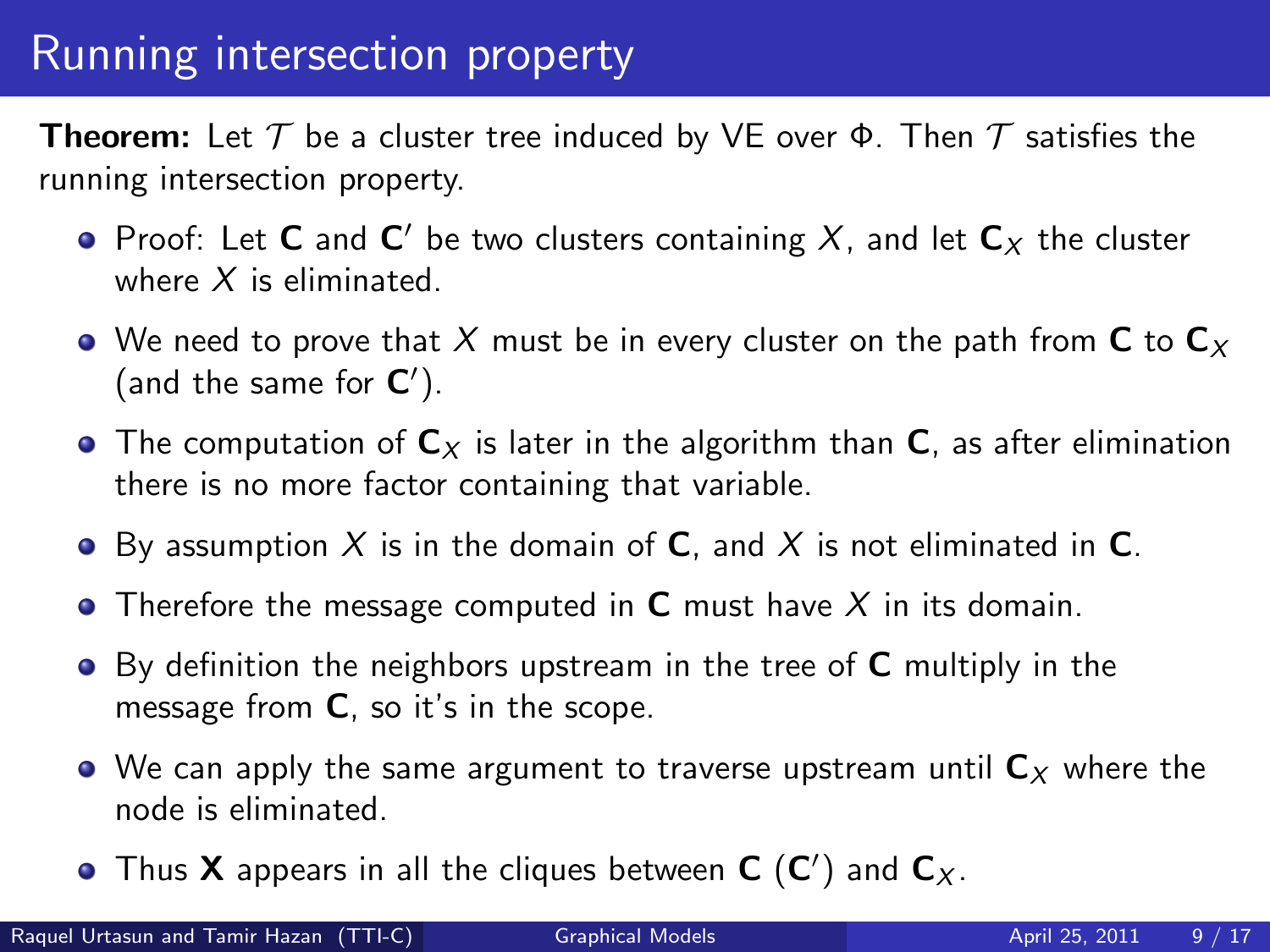**Theorem:** Let **C** and  $\textbf{C}'$  be two clusters containing  $X$ , and let  $\textbf{C}_i$  and  $\textbf{C}_j$  be two neighboring clusters, such that  ${\sf C}_i$  passes the message  $\tau_i$  to  ${\sf C}_j$ . Then  $\mathcal{S} \mathcal{c} \mathit{ope}(\tau_i) = \mathsf{S}_{i,j}.$ 

- Similar argument as the previous theorem.
- A cluster tree that satisfies the running intersection property is very useful for exact inference in graphical models.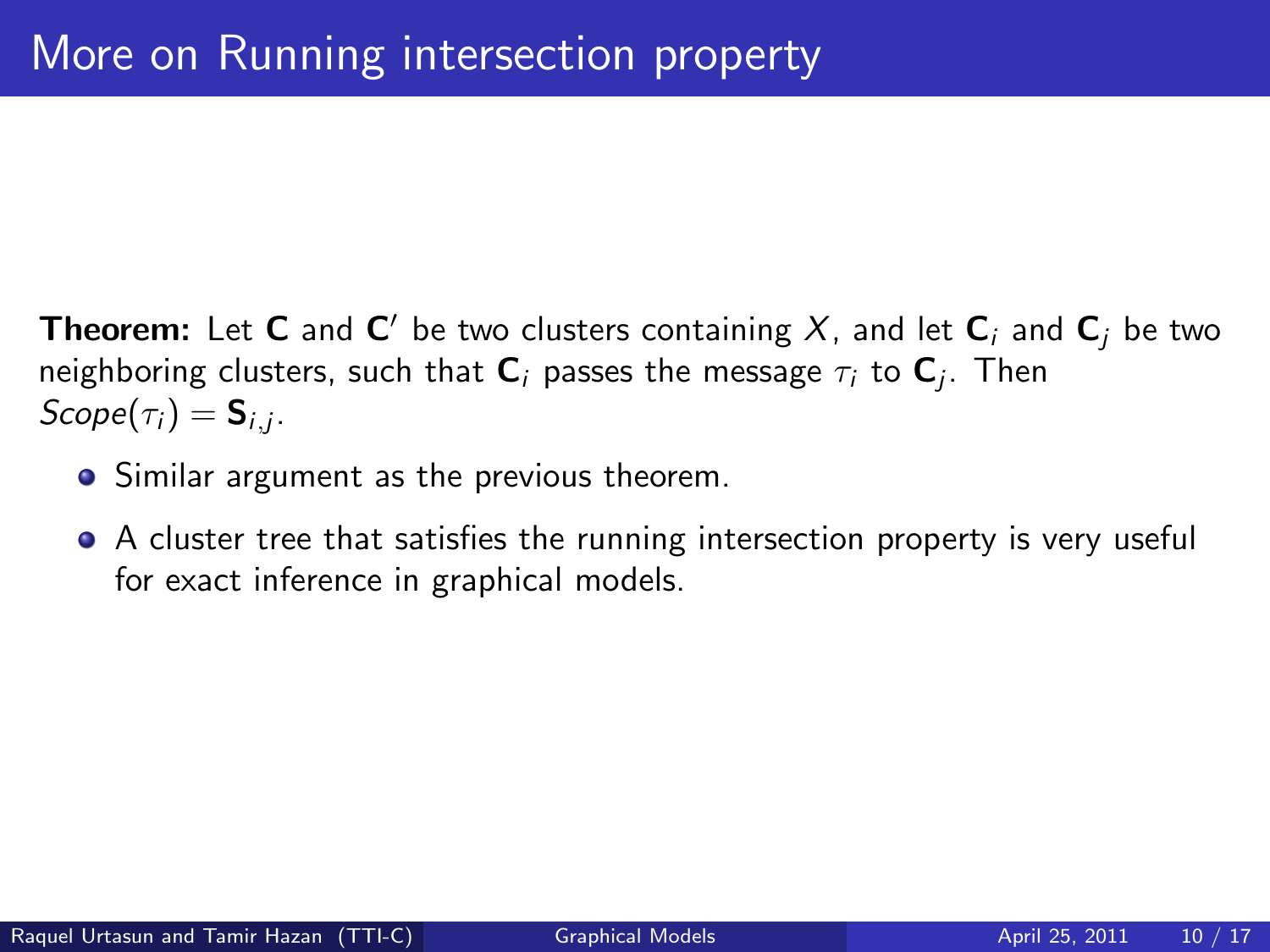**Def:** Let  $\Phi$  be a set of factors over X. A cluster tree over  $\Phi$  that satisfies the running intersection property is called a **clique tree**. In the case of a clique tree, the clusters are called cliques.

- Remember that by definition a cluster tree satisfy the family preserving property: each factor is associated with a  $C_i$  and each edge between  $C_i$  and  $\mathsf{C}_j$  is associated with the sepset  $\mathsf{S}_{i,j}.$
- **•** This definition is equivalent to say that  $T$  is a clique tree for  $\Phi$  iff it is a clique tree for a chordal graph containing  $\mathcal{H}_{\Phi}$ .
- These properties are true iff the clique tree admits VE by message passing over the tree.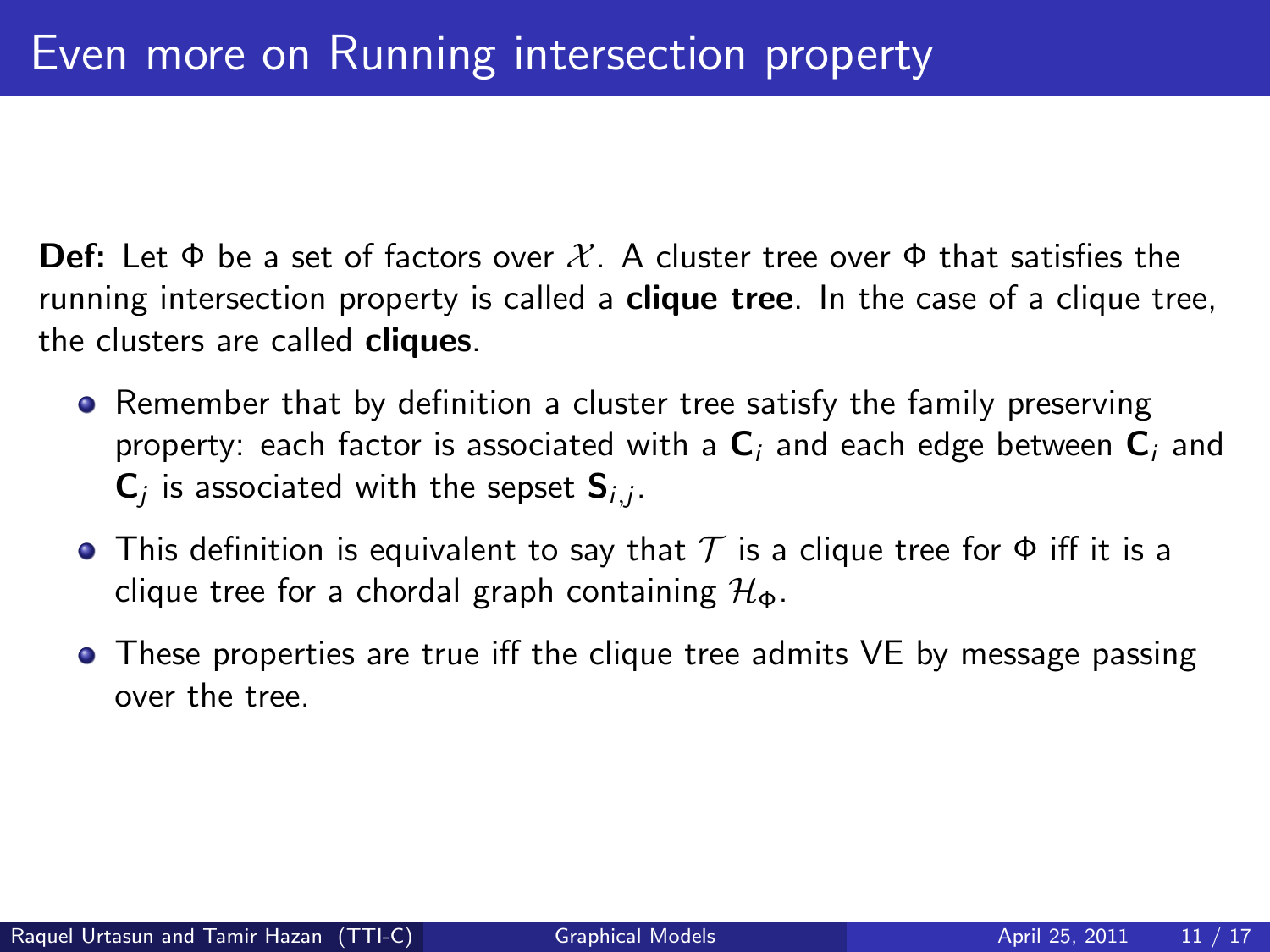- Running intersection property implies independence.
- Let  $\mathcal T$  be a cluster tree over  $\Phi$ , and let  $\mathcal H_{\Phi}$  be the undirected graph associated with this factors.
- **Theorem:**  $\mathcal T$  satisfies the running intersection property iff, for every sepset  ${\sf S}_{i,j}$  we have that  ${\sf W}_{<(i,j)}$  and  ${\sf W}_{<(j,i)}$  are separated in  ${\cal H}_\Phi$  given  ${\sf S}_{i,j}.$
- $\bullet$  Moreover, each node in  $\mathcal T$  corresponds to a clique in a chordal graph  $\mathcal H'$ containing  ${\cal H}$ , and each maximal clique in  ${\cal H}'$  is represented in  ${\cal T}.$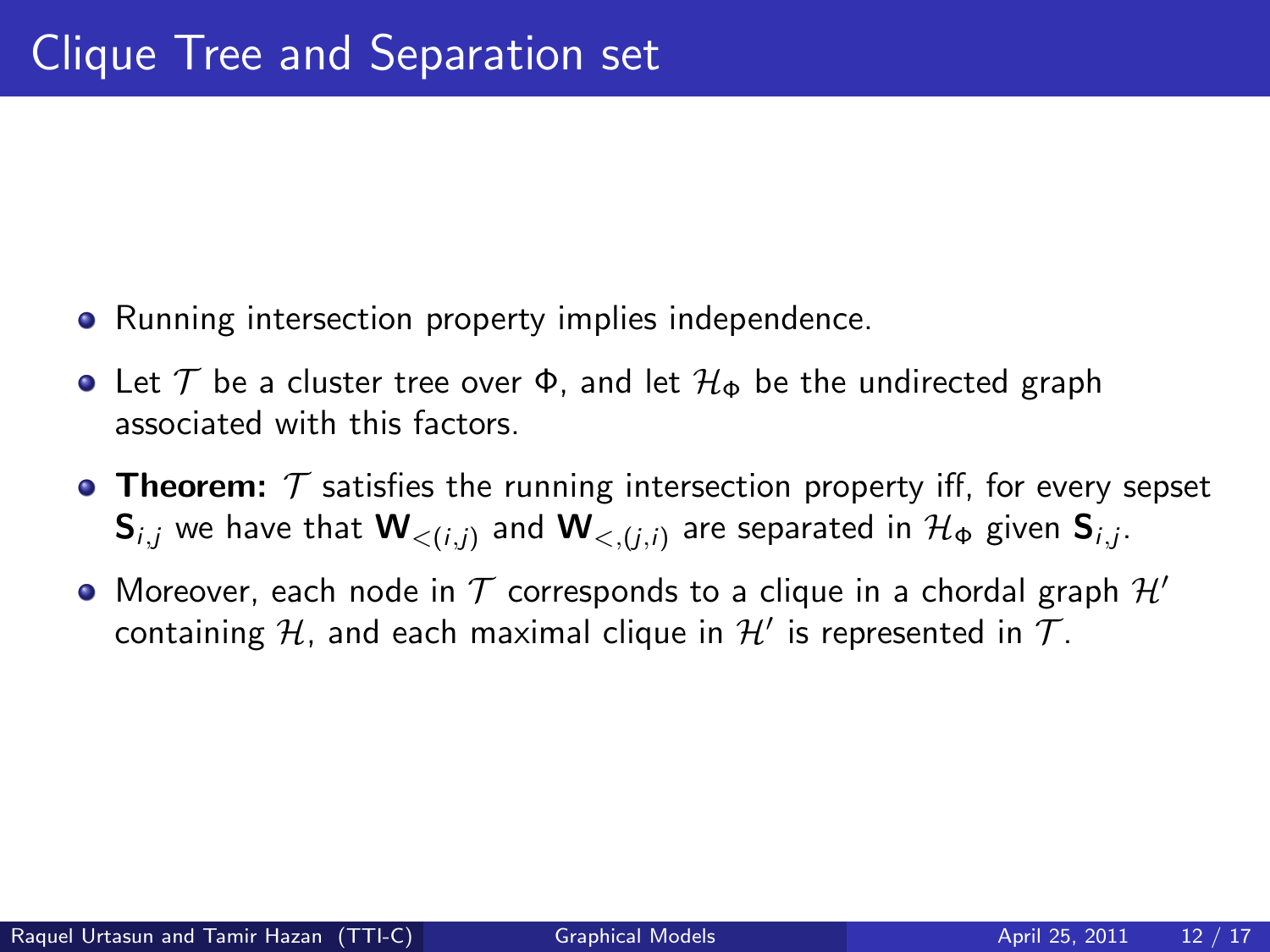- Given an clique tree, it can be used as the basis for many different VE executions.
- Provides a structure for catching computations, so that multiple executions of variable elimination can be performed more efficiently than doing each one separately.
- Given a clique tree  $\mathcal T$ , it is guaranteed to satisfy the family preservation and running intersection property.
- This is because it's a cluster graph, and we prove the running intersection property for clique trees.
- If clique  $C'$  requires a message from  $C$ , then  $C'$  must wait until  $C$  performs the computation and sends the message.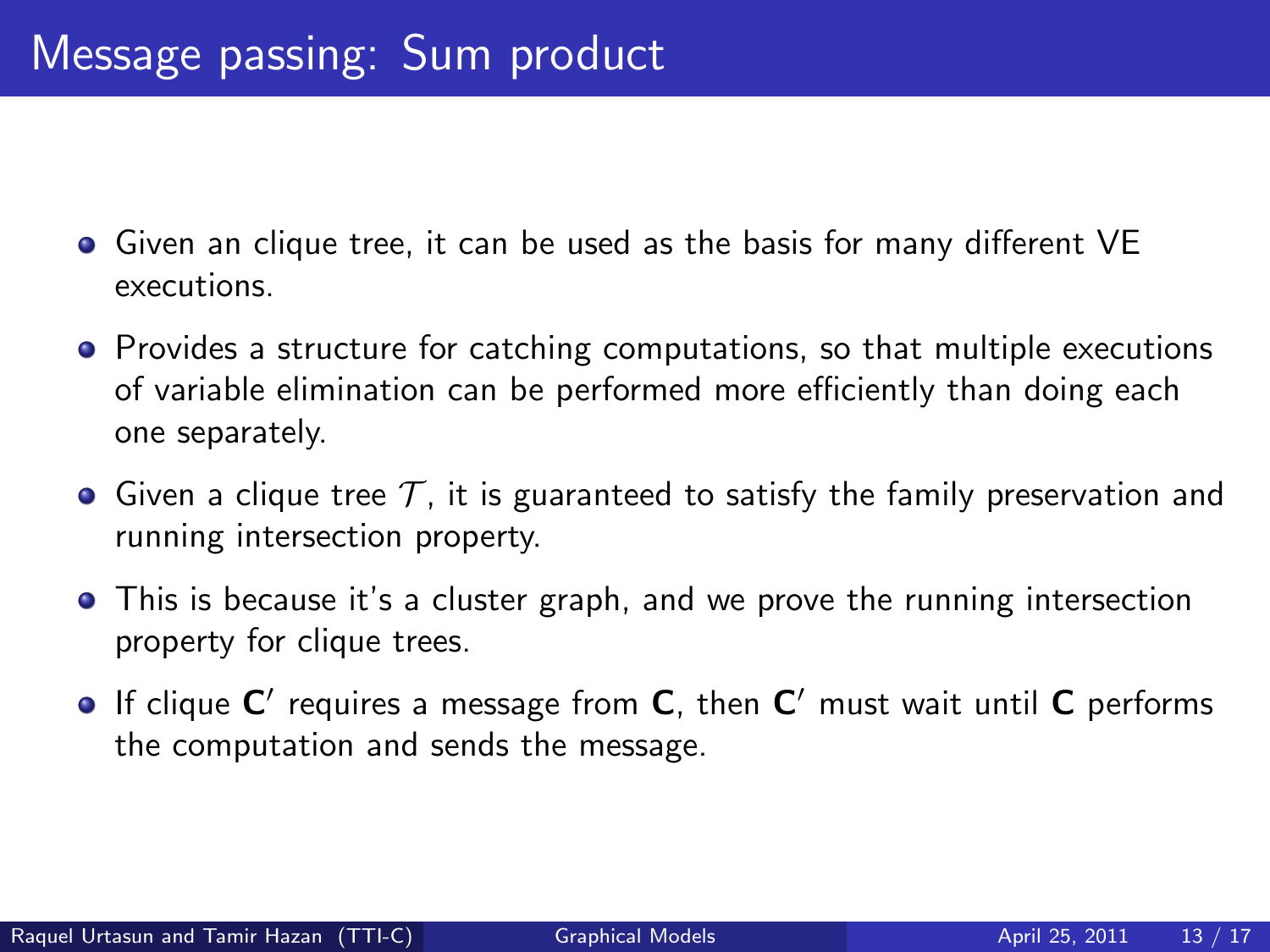

- $\bullet$   $\tau$  satisfies the family preservation and the running intersection property.
- We have specified the assignment  $\alpha$  of the initial factors to cliques.
- We might have more than one choice.
- **•** First task is to compute the initial potentials  $\psi_i(\mathbf{C}_i)$  by multiplying the initial factors assigned to the clique  ${\sf C}_i.$
- $\bullet$   $P(J)$ ?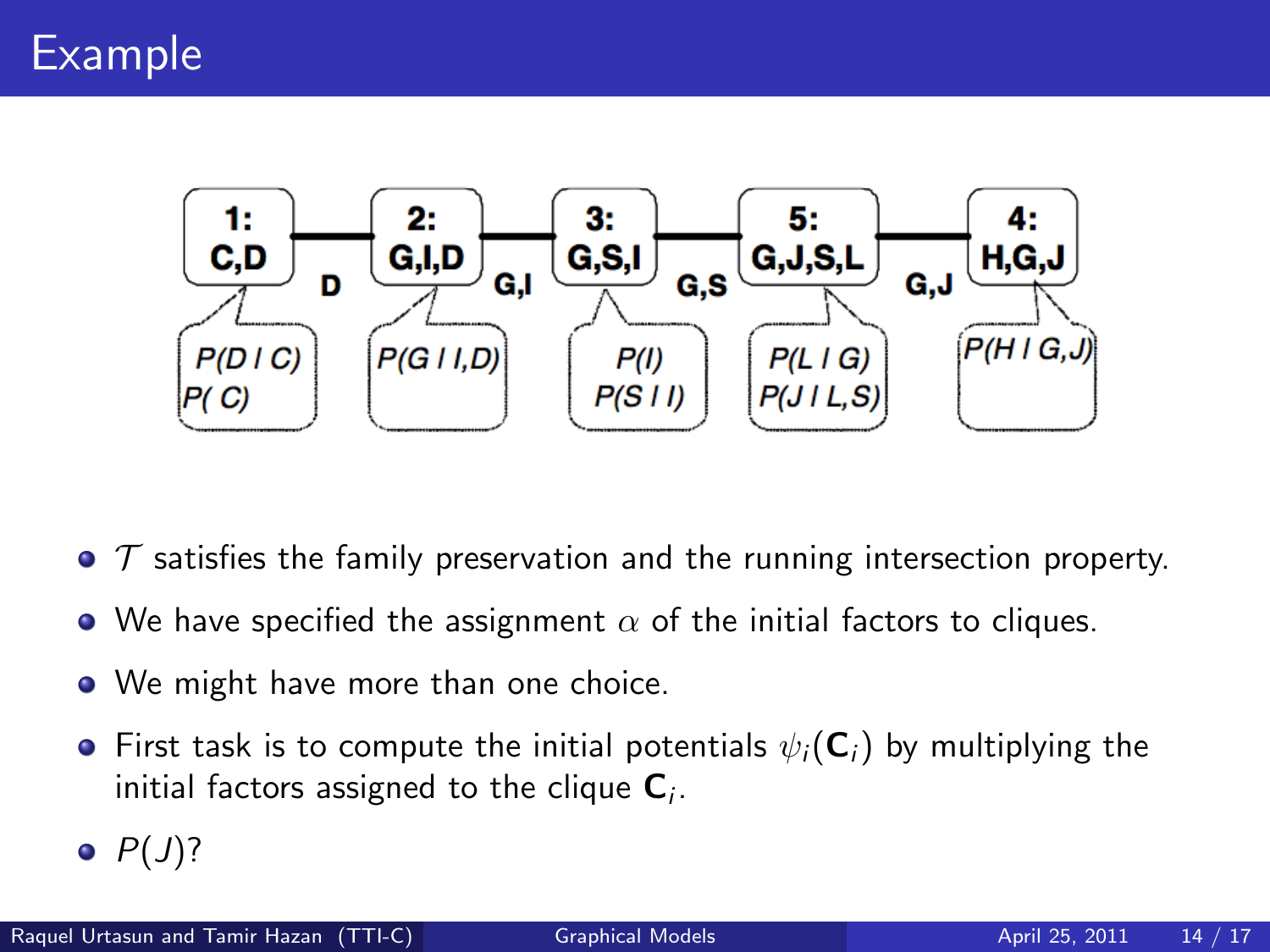#### Message propagations



- The operations could also have been done in another order.
- The only constraint is that a clique gets all of its incoming messages from its downstream neighbors before it sends its outgoing messages to the upstream neighbor.
- A clique is **ready** when it has received all of its incoming messages.
- Is  $\{C_1, C_4, C_2, C_3, C_5\}$  legal? And  $\{C_2, C_1, C_4, C_3, C_5\}$ ?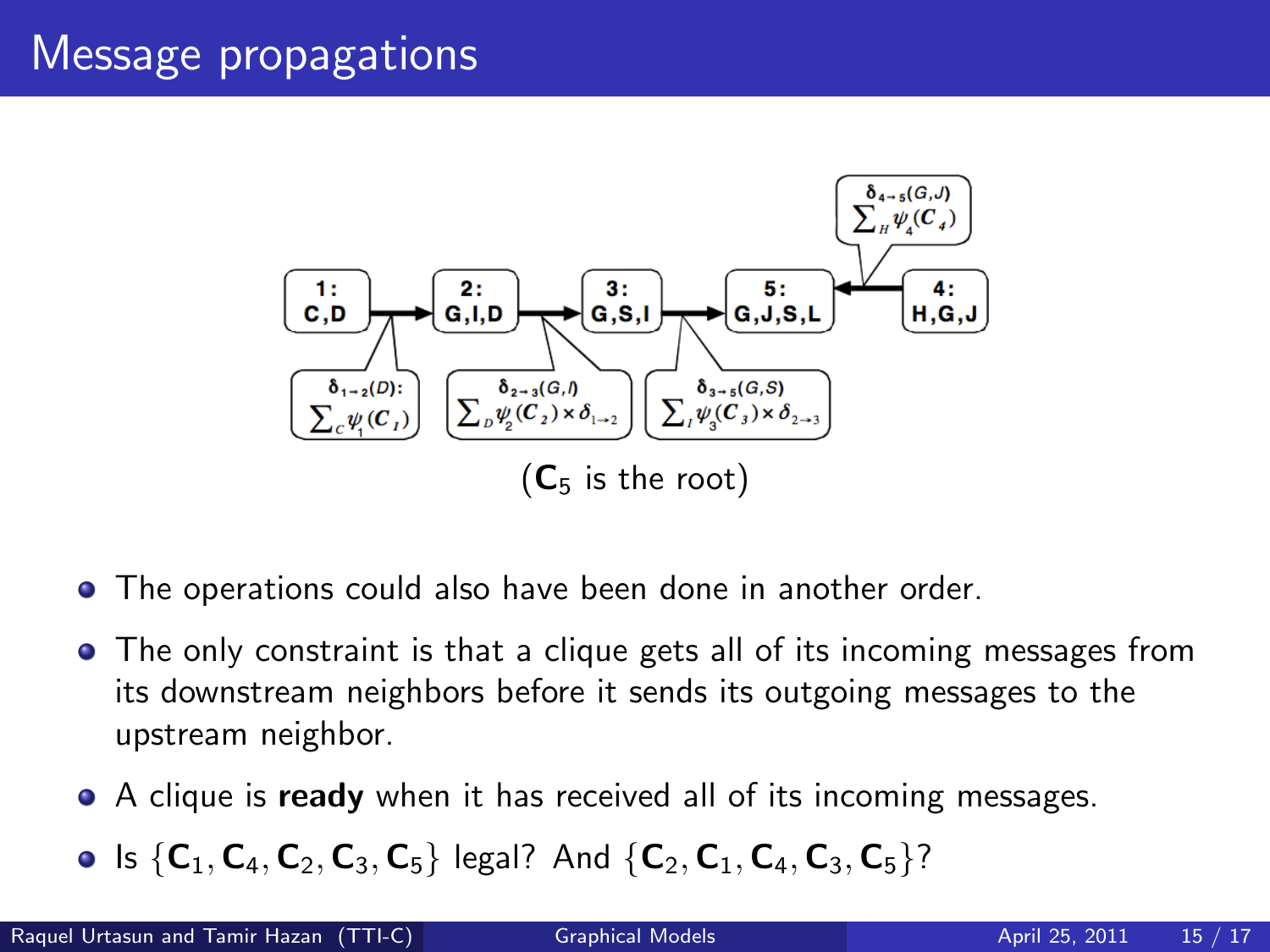

- The choice of root is not fully determined.
- $\bullet$  To derive  $P(J)$  we could have chosen  $C_4$  as the root.
- What would be the execution?